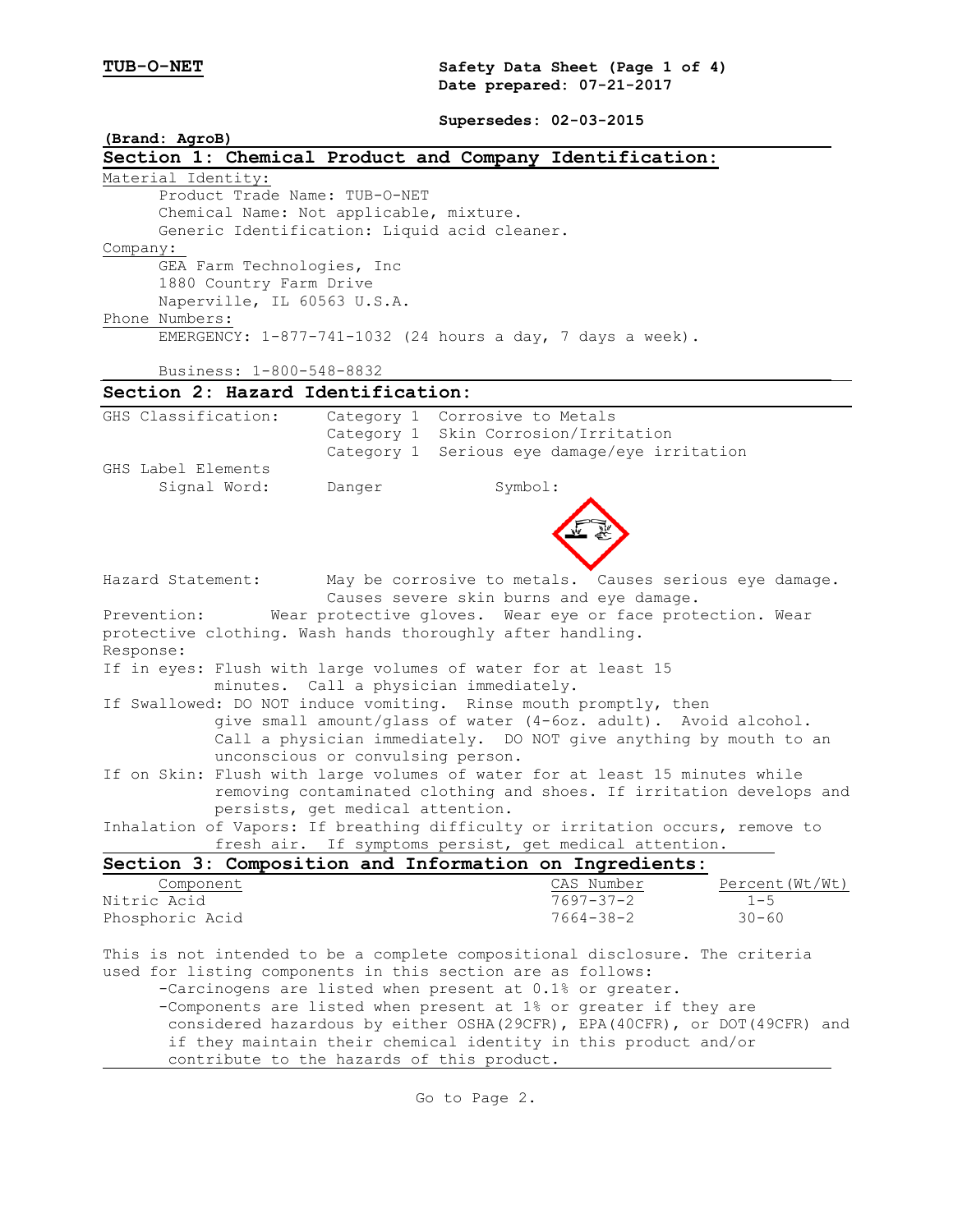### **Section 4: First Aid Measures:**

- If in Eyes: Flush with large volumes of water for at least 30 minutes. Call a physician immediately.
- If Swallowed: DO NOT induce vomiting. Rinse mouth promptly then give small amount/glass of water (4-6 oz. child/ 10-12 oz. adult). Avoid alcohol. Call a physician immediately. DO NOT give anything by mouth to an unconscious or convulsing person.
- If on Skin: Flush with large volumes of water for at least 15 minutes while removing contaminated clothing and shoes. If irritation develops and persists, get medical attention.
- Inhalation of Vapors: If breathing difficulty or irritation occurs, remove to fresh air. If symptoms persist, get medical attention.
- FOR ASSISTANCE WITH MEDICAL EMERGENCY (24 hours a day, 7 days a week), CALL: 1-877-741-1032

### **Section 5: Fire Fighting Measures:**

Flash Point(test method): Not applicable.

Flammable Limits: Upper-not applicable; Lower-not applicable.

Extinguishing Media: Use media appropriate for surrounding material.

Special Fire Fighting Procedures: Where there is potential for exposure, wear impervious clothing and self-contained breathing apparatus.

### Unusual Fire & Explosion hazards: None known.

## **Section 6: Accidental Release Measures:**

Spill Response: Keep spills out of sewers and open bodies of water. Small spills: Vacuum or mop up then flush spill area with water. Large spills: Dike and contain spill with inert material(sand, earth, etc.). Transfer the liquid and solid separately to containers for recovery or disposal.

Waste Disposal Method: Refer to Section 13.

# **Section 7: Handling and Storage:**

Handling: Use good industrial hygiene and safety practices(see Section 8). Storage: Store in a cool dry area, away from direct sunlight and heat to avoid deterioration. If frozen, separation may occur. Thaw completely and mix thoroughly before use. Keep containers closed to prevent contamination of this product.

NOTE: Since emptied containers may retain product residue, all hazard precautions given in this data sheet should be observed.

Go to Page 3.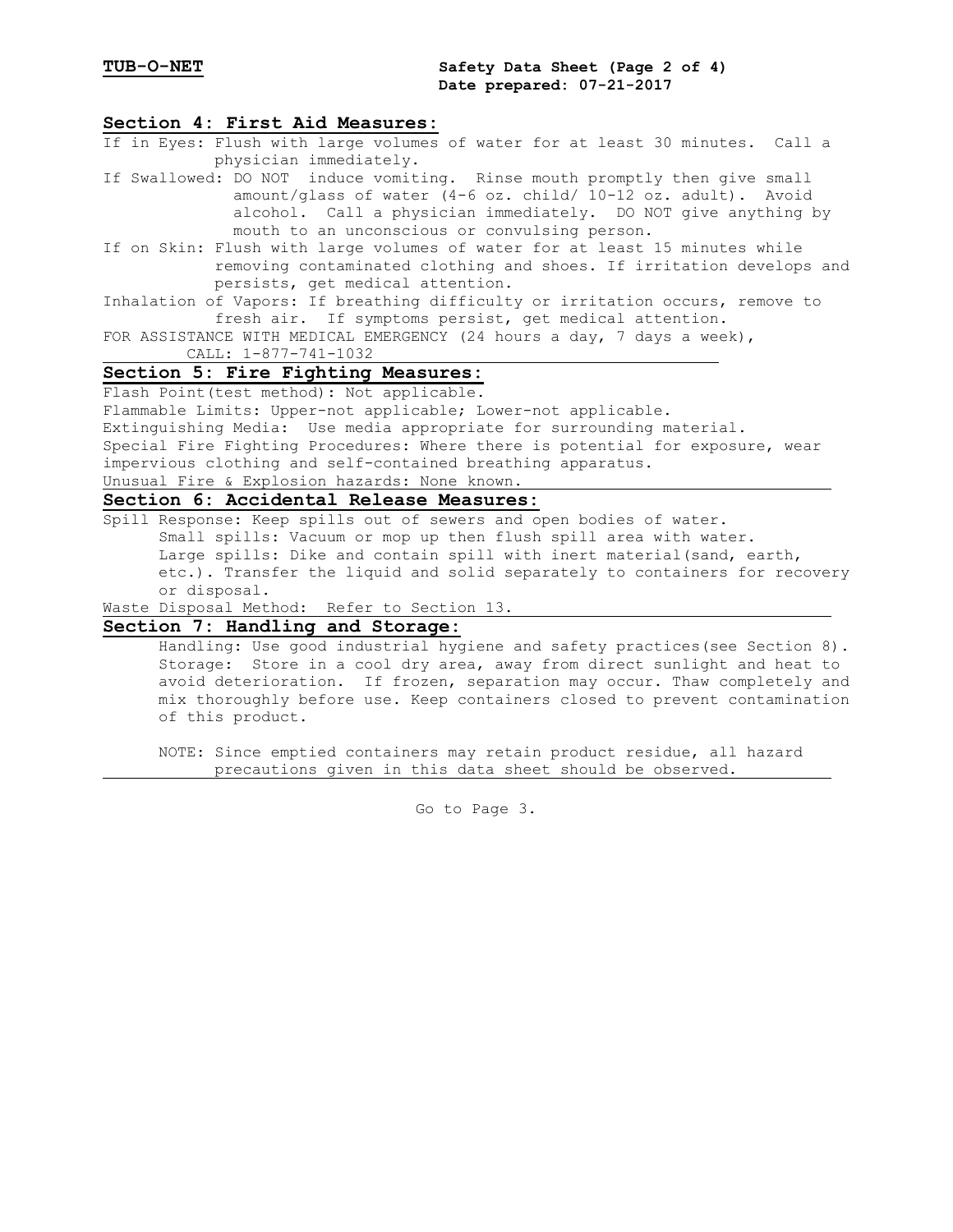### **Section 8: Exposure Controls / Personal Protection:** These recommendations provide general guidance for handling this product.

Because specific work environments and material handling practices vary, safety procedures should be developed by the user(s) of this product. Consult with the manufacturer or supplier of your safety equipment in order to determine the specific type of equipment appropriate for your use/application of this product. Exposure Guidelines: Exposure limits for this product: None have been established. Exposure limits for components of this product: Nitric Acid: OSHA PEL: 5mg/m3, TWA ACGIH TLV: 5mg/m3, TWA ACGIH TLV: 10mg/m3, STEL Phosphoric Acid: OSHA PEL: 1mg/m3, TWA ACGIH TLV: 1mg/m3, TWA ACGIH TLV: 3mg/m3, STEL Eye Protection: Safety glasses, goggles, or face shield based on anticipated exposure. Skin Protection: Gloves and protective clothing/equipment as necessary to avoid contact. Both durability and resistance to permeation must be considered. Respiratory Protection: Use NIOSH/MSHA approved respiratory protection equipment based on actual or potential airborne concentrations. See previous paragraph in this section concerning exposure limits. Ventilation: Use local exhaust ventilation or other engineering controls to keep airborne levels below recommended exposure limits. **Section 9: Physical and Chemical Properties:** Appearance: Clear, hot pink liquid. Over time the color will change to a clear, orange peach liquid. Odor: Mild acid. pH: <2 (as is). Viscosity at 25°C: None established Specific Gravity at  $25^{\circ}$ C(water=1): 1.27 Density(powder products): Not applicable. Solubility in Water: Complete at recommended use dilutions. Percent Volatile by Weight: None established. Boiling Point: None established. Evaporation Rate(butyl acetate=1): None established. Vapor Pressure (mm Hg.): None established. Note: The above properties are typical values and are not to be construed as a guaranteed analysis for any specific lot or as specifications for the product. **Section 10: Stability and Reactivity:** Stability: Stable. Hazardous Polymerization: Will not occur. Incompatibility: May react vigorously with combustible or readily oxidizable materials, organic solvents, metal powders, carbides, cyanides, sulfides, alkalies, and chlorinated products. Hazardous Decomposition Products: Toxic oxides of nitrogen.